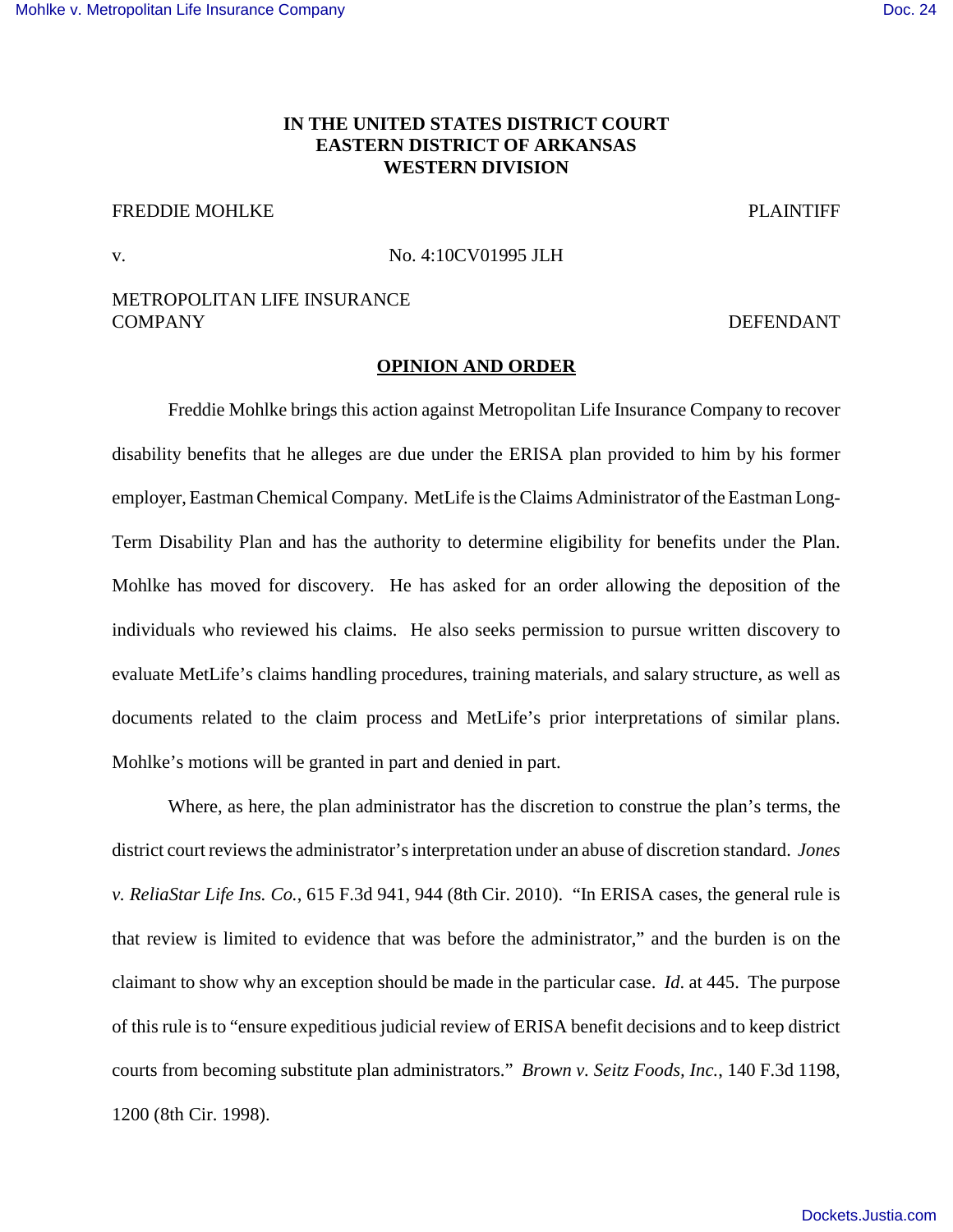Mohlke argues that the decision in *Metropolitan Life Insurance Company v. Glenn*, 554 U.S. 105, 128 S. Ct. 2343, 171 L. Ed. 2d 299 (2008), requires that discovery be permitted. The undersigned judge has already rejected the argument that *Glenn* changed the landscape with respect to discovery in ERISA cases. *Sanders v. Unum Life Ins. Co. of Am.*, No. 4:08CV00421, 2008 WL 4493043, at \*3 (E.D. Ark. Oct. 2, 2008). Other district judges agree. *Williamson v. Hartford Life & Accident Ins. Co.*, No. 4:09CV00948, 2010 WL 993675 (E.D. Ark. Mar. 17, 2010); *Singleton v. Hartford Life & Accident Ins. Co.*, No. 4:08CV00361, 2008 WL 3978680, (E.D. Ark. July 29, 2008); *Christie v. MBNA Grp. Long Term Disability Plan*, No. 1:08CV44, 2008 WL 4427192 (D. Me. Sept. 25, 2008); *Achorn v. Prudential Ins. Co. of Am.*, No. 1:08CV125, 2008 WL 4427159 (D. Me. Sept. 25, 2008). The Eighth Circuit has yet to decide whether *Glenn* changes the discovery limitations in ERISA cases. *Chronister v. Unum Life Ins. Co. of Am.*, 563 F.3d 773, 775 n.2 (8th Cir. 2009).

Even if *Glenn* authorizes limited discovery to explore the nature and extent of a conflict or irregularity, Mohlke has offered no evidence nor even any allegations to show that a conflict of interest exists or that an irregularity occurred. MetLife does not have a *Glenn* conflict of interest in this case because the Plan is self-funded; that is, benefits are paid from a trust fund established by Eastman or from the general assets of the company. MetLife does not insure or fund the Plan. Thus, Metlife does not pay benefits out of its own pocket. *Cf*. *Chronister*, 563 F.3d at 775 (citing *Glenn*, 554 U.S. at 108, 128 S. Ct. at 2346).

As noted, Mohlke seeks discovery into MetLife's prior interpretations of similar plans, through depositions and other written discovery. Mohlke contends that he is entitled to discovery into MetLife's past interpretations of plans that have the same, or similar, language as the Plan so that he can ascertain whether MetLife's interpretation in his case is inconsistent with prior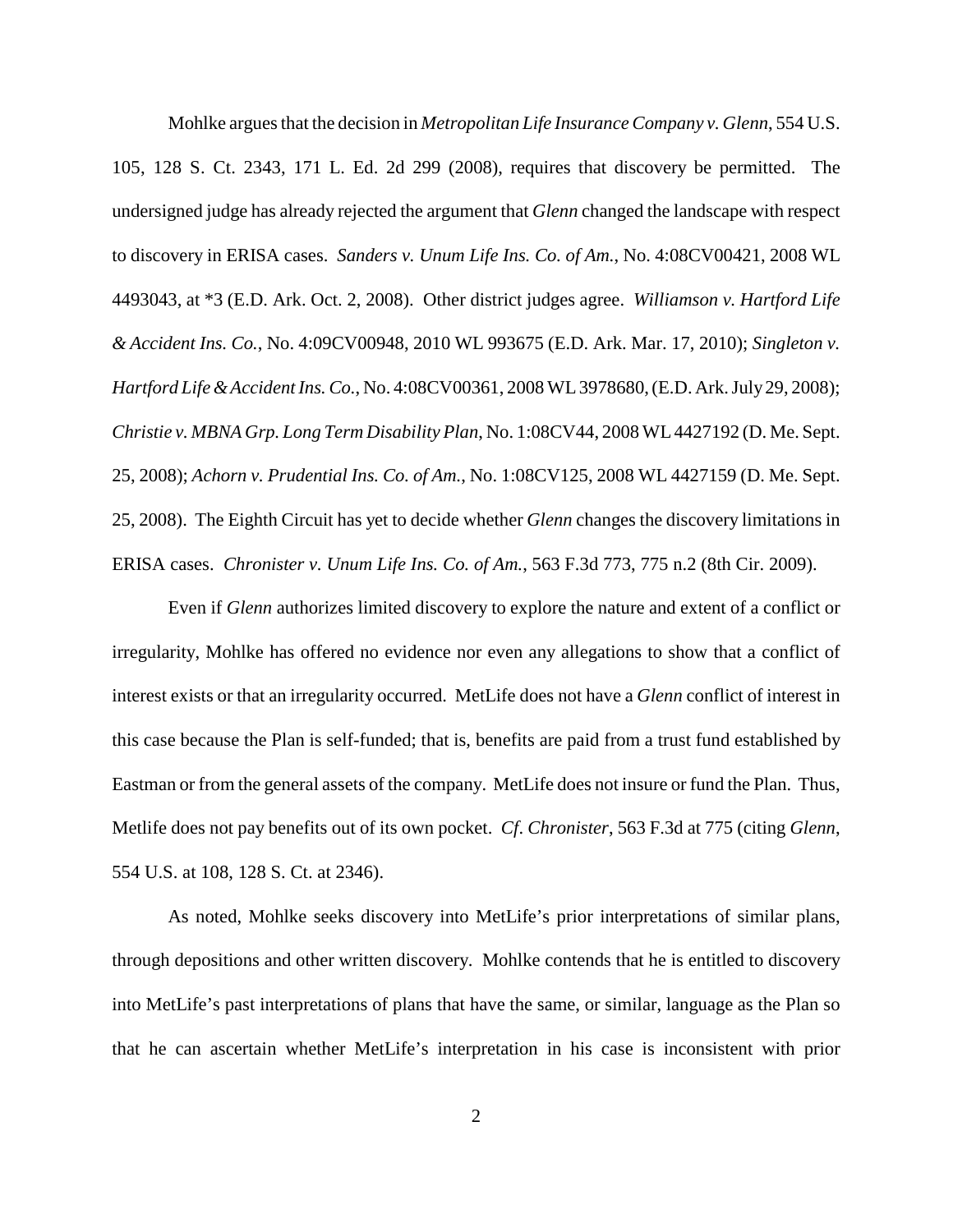interpretations of the same words. *See Jones*, 615 F.3d at 945. Mohlke has provided no reason for believing that MetLife's interpretation of the Plan's provisions is inconsistent with MetLife's prior interpretations of the same words. He has presented no factors specific to this case to show good cause for discovery. *Cf. Williamson*, 2010 WL 997675, \*1. Mohlke's argument would allow such discovery in every ERISA action and thus would eviscerate the rule that discovery is generally prohibited in an ERISA action. *Cf*. *Jones*, 615 F.3d at 945 (affirming district court's denial of plaintiff's discovery request despite recognizing that inconsistent interpretations are a factor in determining if the administrator abused its discretion). Mohlke's request for discovery of documents relating to MetLife's prior interpretations of similar plans is denied.

Nevertheless, as the Court has previously recognized, $<sup>1</sup>$  Mohlke is entitled to know whether</sup> the review conducted by MetLife in his case complied with MetLife's internal guidelines and policies, if such guidelines and policies exist. Federal regulations provide that in the case of an adverse benefit determination on review, the plan administrator must provide copies of documents, records, and other information relevant to the claimant's claim for benefits. 29 C.F.R. §  $2560.503-1(i)(5)$ , (j)(3). A document, record, or other information is relevant to a claim for benefits if it:

(i) Was relied upon in making the benefit determination;

(ii) Was submitted, considered, or generated in the course of making the benefit determination, without regard to whether such document, record, or other information was relied upon in making the benefit determination;

(iii) Demonstrates compliance with the administrative process and safeguards required pursuant to paragraph (b)(5) of this section in making the benefit determination; or

(iv) In the case of a group health plan or a plan providing disability benefits,

<sup>1</sup> *Sanders*, 2008 WL 4493043, at \*4.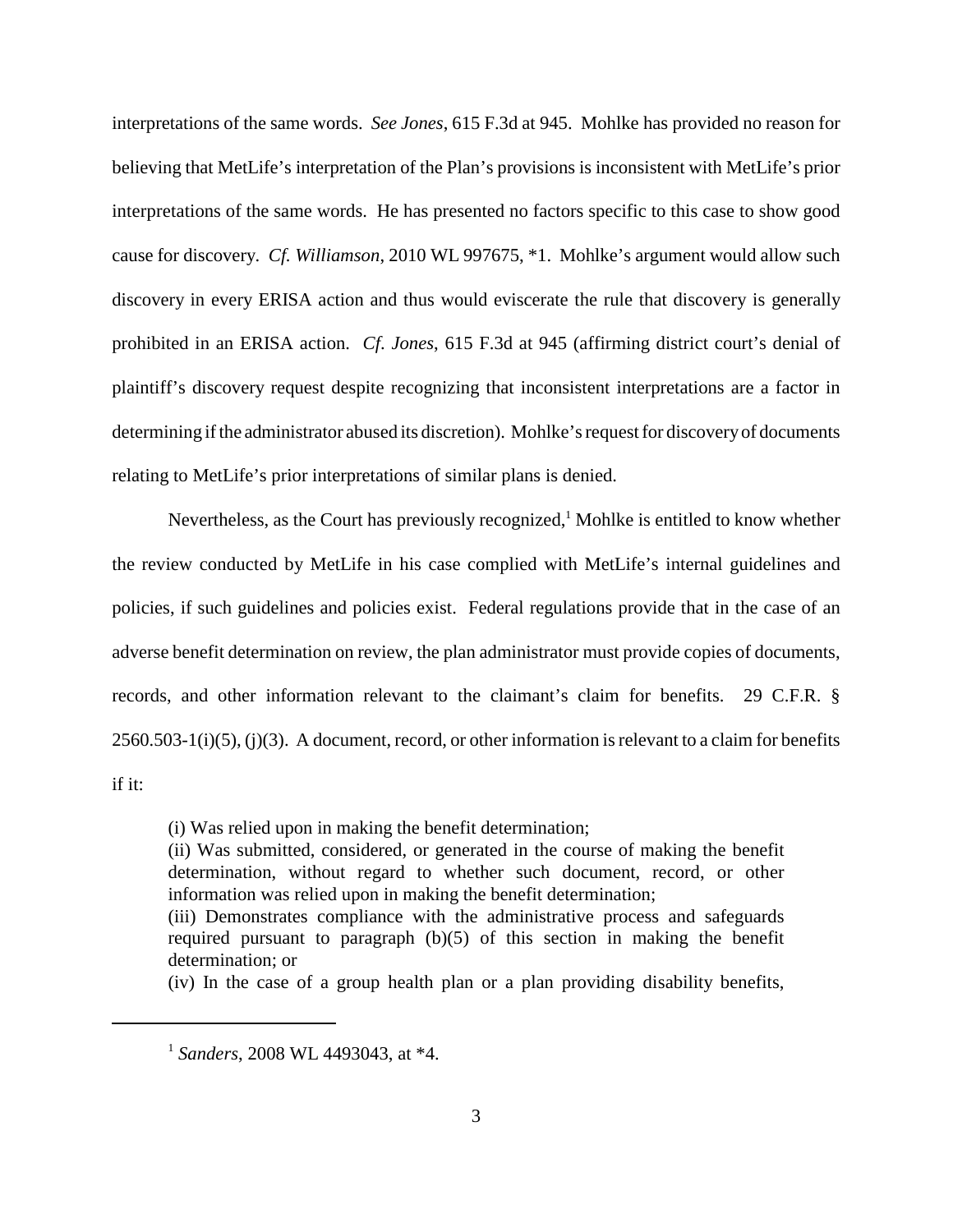constitutes a statement of policy or guidance with respect to the plan concerning the denied treatment option or benefit for the claimant's diagnosis, without regard to whether such advice or statement was relied upon in making the benefit determination.

29 C.F.R. § 2560.503-1(m)(8). Paragraph (b)(5) states:

(b) Every employee benefit plan shall establish and maintain reasonable procedures governing the filing of benefit claims, notification of benefit determinations, and appeal of adverse benefit determinations (hereinafter collectively referred to as claims procedures). The claims procedures for a plan will be deemed to be reasonable only if--

\* \* \*

(5) The claims procedures contain administrative processes and safeguards designed to ensure and to verify that benefit claim determinations are made in accordance with governing plan documents and that, where appropriate, the plan provisions have been applied consistently with respect to similarly situated claimants.

29 C.F.R. § 2560.503-1(b)(5). If the administrator relies upon an internal rule, guideline, protocol,

or other similar criterion in making the adverse determination, either the specific rule, guideline,

protocol, or other similar criterion must be provided to the claimant. 29 C.F.R. § 2560.503-1(j)(5)(i).

If any information covered by this regulation is not already included in the administrative record,

MetLife is directed to provide it to Mohlke.

#### **CONCLUSION**

Mohlke's motion for discovery is GRANTED IN PART and DENIED IN PART. Document

#11. Mohlke's motion to stay response time and request for hearing is also GRANTED IN PART

and DENIED IN PART. Document #19. The stay entered on April 26, 2011, is lifted.

The case will proceed on the following schedule:

(a) MetLife will provide Mohlke with the information required by section 2560.503-1 of Title Twenty-Nine of the Federal Regulations or a letter stating that all such information is already in the administrative record within twenty days of the date of entry of this Order.